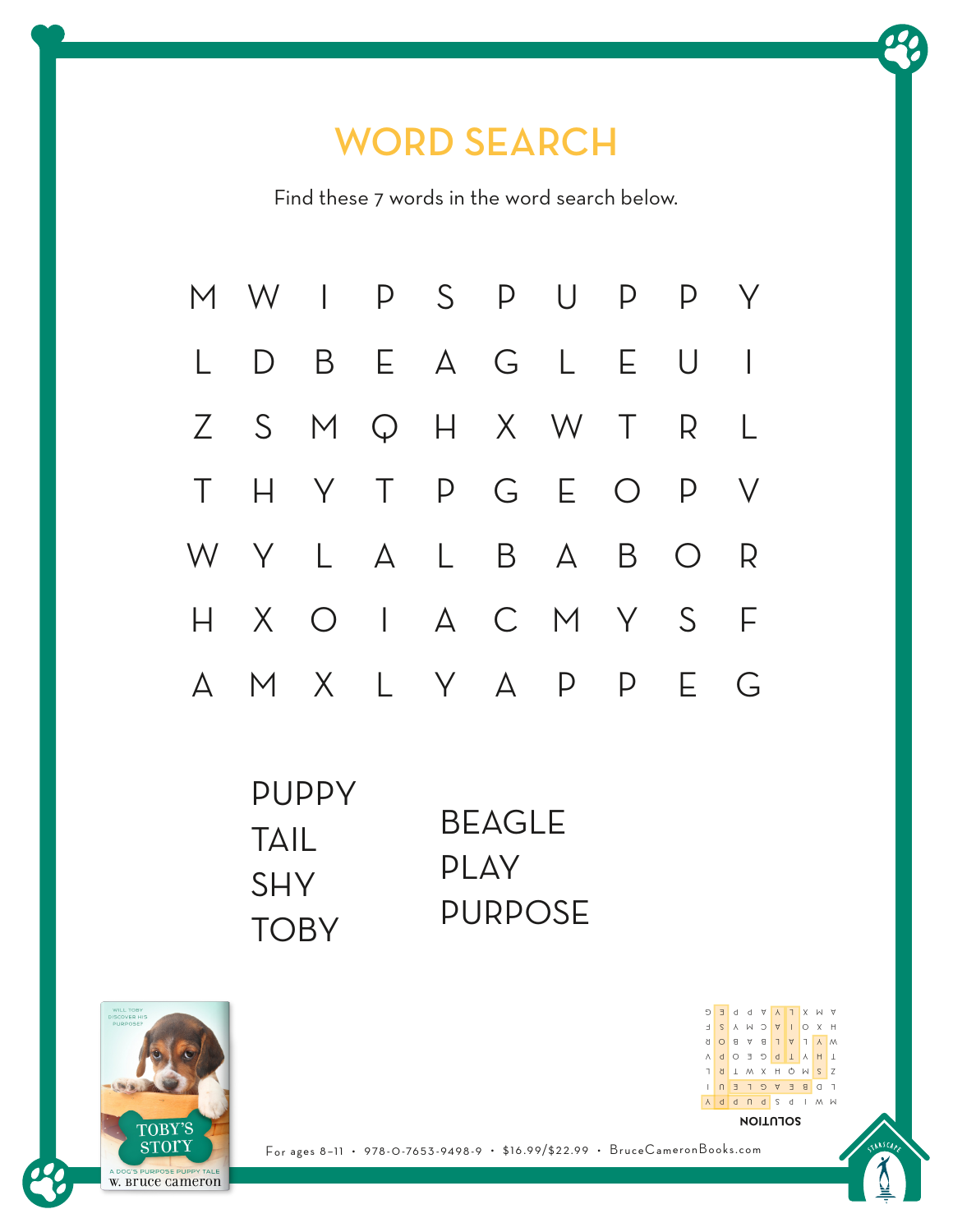# SPOT THE DIFFERENCE

Circle the 5 differences between these two pictures.



- 5. There's a spot on the dog's coat.
	- $\mathfrak{g}$ niqəəlz si gob əd $\mathsf{T}$  . A
	- 3. The collar is blue.
	- 2. The tail is wagging.
	- 1. There's one cloud in the sky.

#### : **SOLUTION**





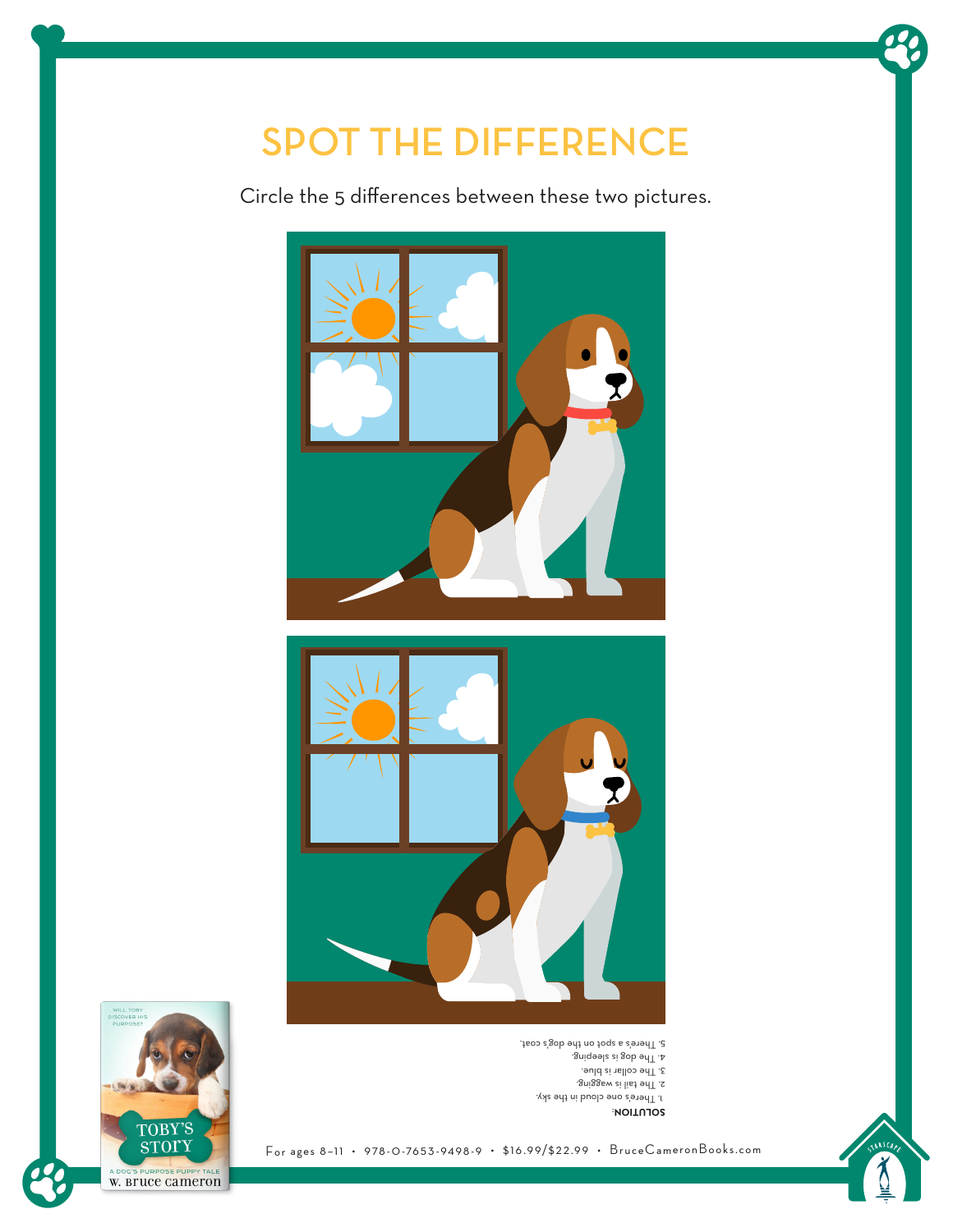### CONNECT THE DOTS

Connect the dots for a cute surprise!